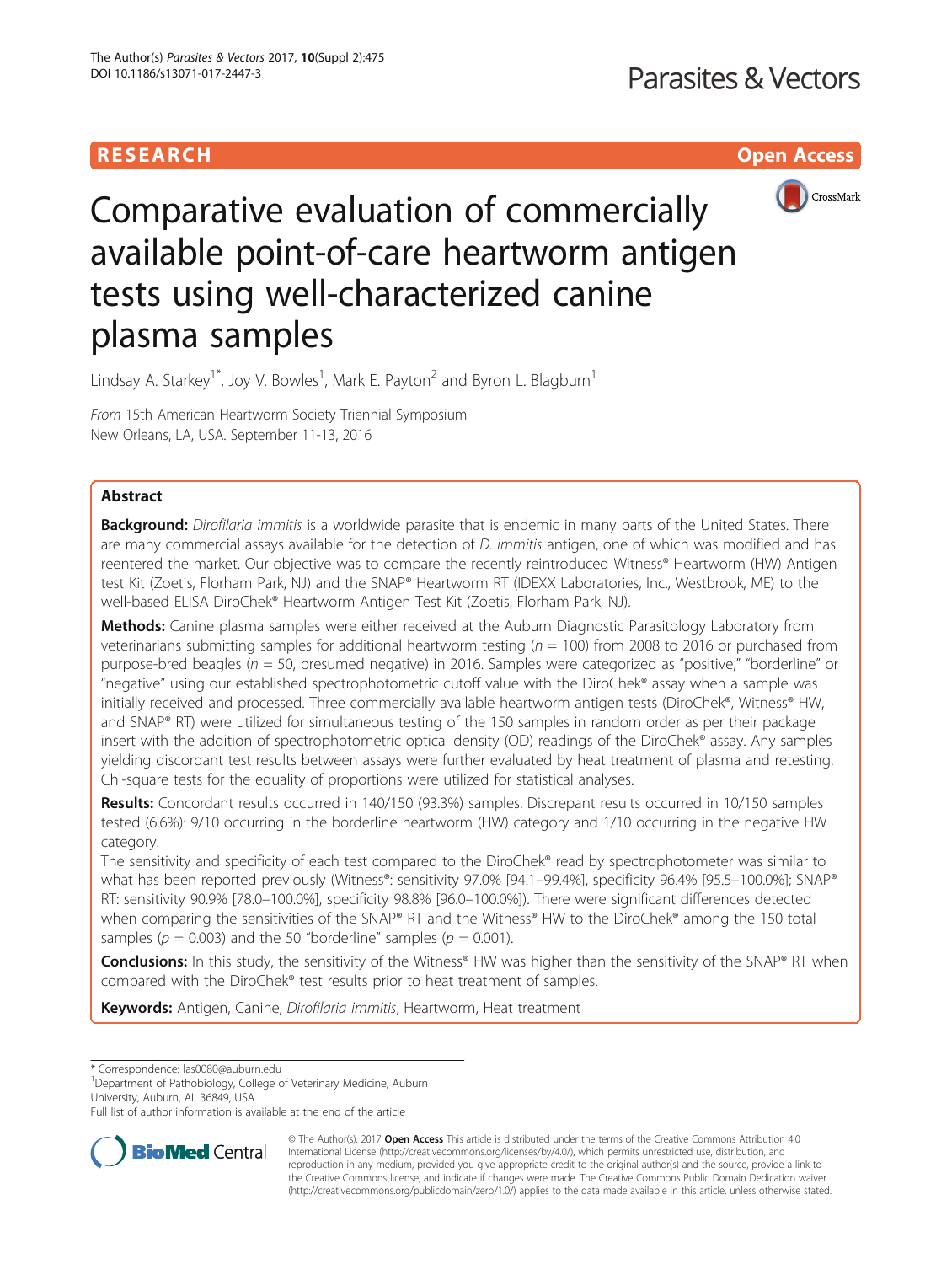# Background

Dirofilaria immitis, the causative agent of heartworm, was first described in the United States, but it has expanded its distribution and is now considered a global, potentially life-threatening parasite of dogs and cats [[1](#page-4-0)–[4](#page-4-0)]. Diagnosis of D. immitis infection is multifaceted; however, the mainstay of current heartworm testing relies upon detection of circulating antigen present in a whole blood, plasma, or serum sample [\[1](#page-4-0), [5](#page-4-0)]. A number of point-of-care and reference laboratory diagnostic assays are available for the detection of D. immitis antigen, all with varying reported sensitivities and specificities that can be decreased when testing animals infected with few adult worms or infected with certain other parasites, respectively [\[6](#page-4-0)–[10\]](#page-4-0). Additionally, presence of immune-complexes can complicate the diagnosis of heartworm infection when relying on an antigen-based diagnostic assay; several recent publications have reported an increase in the number of antigenpositive samples in both dogs and cats following pretreat-ment of the serum or plasma sample with heat [\[11](#page-4-0)–[14](#page-4-0)].

The objective of this study was to evaluate the current Witness® Heartworm (HW) Antigen Test Kit (Zoetis, Florham Park, NJ). This point-of-care assay was initially launched in the United States in 1997, modified in 2013 to improve test performance and sensitivity, and most recently re-released in early 2016 after technical improvements to increase test specificity and reduce false-positive test results [\[10\]](#page-4-0). To best evaluate the performance of the Witness<sup>®</sup> HW assay, we chose to test canine plasma samples in order to compare the results between the Witness<sup>®</sup> HW, another point-of-care antigen test (SNAP<sup>®</sup> Heartworm RT, IDEXX Laboratories, Inc., Westbrook, ME), and a well-based ELISA heartworm antigen detection assay (DiroChek® Heartworm Antigen Test Kit, Zoetis, Florham Park, NJ).

### Methods

# Samples, initial heartworm testing, and sample categorization

From 2008 through 2016, veterinarians submitted canine plasma samples to the Auburn University Diagnostic Parasitology Laboratory service to be tested for the presence of D. immitis antigen using the DiroChek® Heartworm Antigen Test Kit.

Initial testing with the DiroChek® was performed according to manufacturer's instructions with the addition of a spectrophotometric reading for determination of optical density. In short, 5 min following the addition of the final solution, the plate was examined for a clear to blue color change prior to placement in a spectrophotometric plate-reader (Synergy HTX Multi-Mode Microplate Reader, BioTek Instruments, Inc., Winooski, VT). Following initial testing, remaining plasma was stored at −20 °C.

The samples with sufficient volume (>500 μL) were placed into two categories (positive  $[n = 75]$  and borderline  $[n = 56]$ ) based upon the spectrophotometric optical density (OD) value obtained during initial antigen testing with the DiroChek®. Samples were categorized as HW positive if the OD reading was greater than or equal to that of the concurrently tested positive control and borderline if the OD reading was greater than that of the concurrently tested negative control but at or below the established "cutoff" value (three standard deviations = 0.009). Fifty HW-positive samples and 50 borderline HW samples were randomly selected for inclusion in the study. Plasma was purchased for use as HW negative samples from purpose-bred beagles ( $n = 50$ ) with a history of no exposure to mosquitoes or heartworm-infected animals. Once the 150 samples were identified for testing, the testing order was randomly assigned; and the personnel testing the samples were blinded to the initial heartworm antigen status of the samples.

#### Serologic testing

Plasma samples ( $n = 150$ ) were tested using three commercially available heartworm antigen tests: DiroChek®, Witness® HW, and the SNAP® Heartworm RT. Tests were performed, and antigen-positive or no detectable antigen (NDA) status was evaluated for each sample on each assay according to the manufacturer's instructions. In addition to a visual determination of antigen-positive or NDA by color change on the DiroChek® as indicated in the manufacturer's instructions, a spectrophotometric OD reading was obtained for each sample tested. All samples were tested in triplicate with the DiroChek® and in singlicate on the Witness® HW and the SNAP® RT. A designated person was assigned for each testing platform, and samples were tested and results were evaluated by that designated person for that testing platform for all 150 samples. Each sample was tested on all three assays simultaneously, and determination of each test result was completed individually by the dedicated person independent from the corresponding results on two other testing platforms.

#### Heat treatment of samples

Following completion of testing for all 150 samples, any sample with discordant test results was subjected to heat treatment for dissociation of immune complexes as previously described [\[11, 13\]](#page-4-0). Briefly, each plasma sample was heated in a dry heat block at 104 °C for 10 min then centrifuged at 16,000  $\times$  g. The resulting supernatant was tested in singlicate on the three testing platforms (volume permitting) by the same testing and evaluation methods as described previously.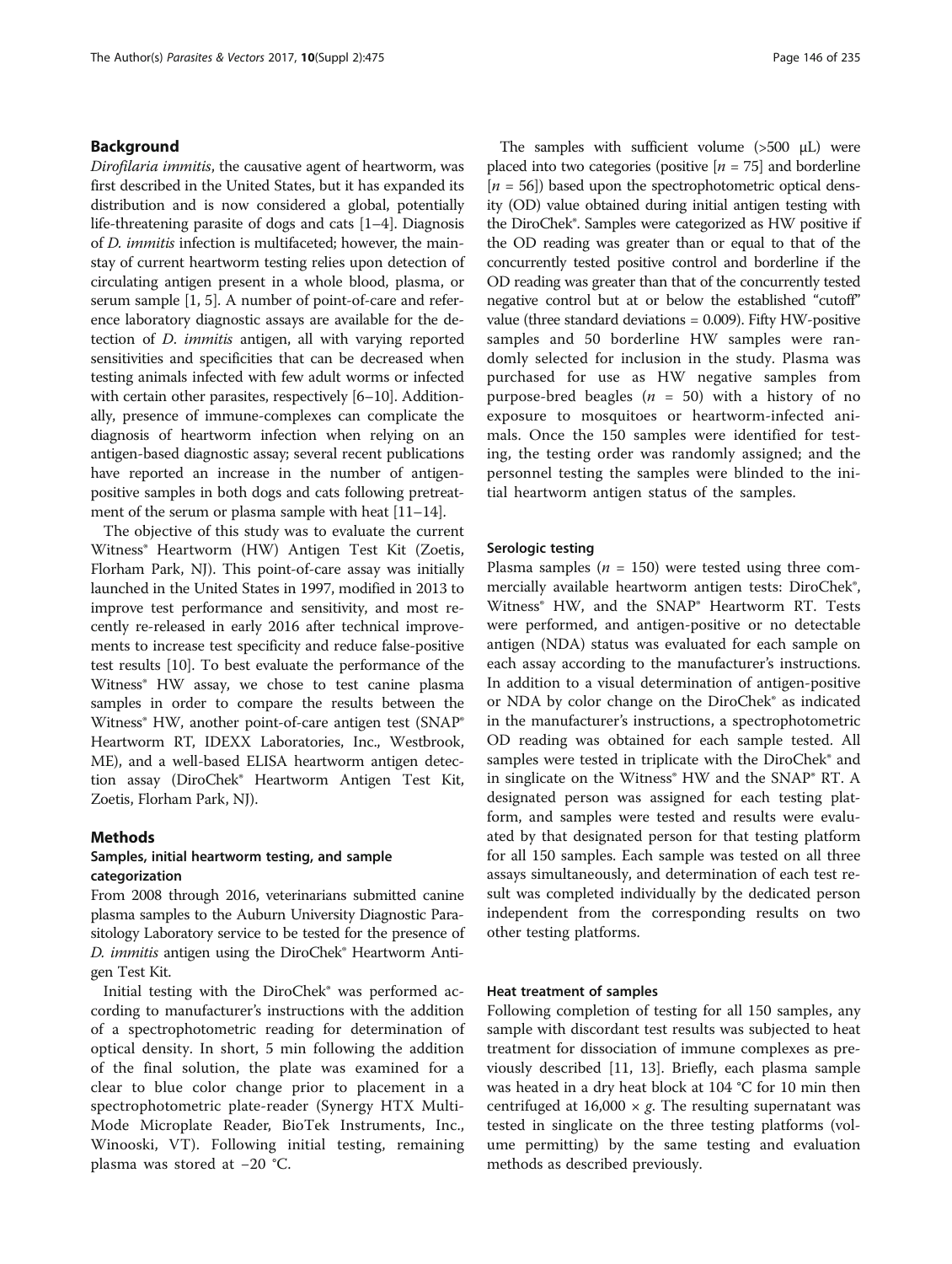# <span id="page-2-0"></span>Statistical analysis

Chi-square tests for the equality of proportions were utilized for statistical analyses with statistical significance at  $P < 0.05$ .

# Results

# Serologic testing

Testing of the 150 total samples yielded concordant results for 140/150 (93.3%) samples. Discordant testing results are presented in the table. All samples in the HW-positive category (50/50, 100.0%) tested positive on every testing platform. In the HW-negative category, 49/ 50 (98.0%) samples tested NDA on every testing platform; one sample tested NDA on the SNAP® RT and the DiroChek® while testing positive on the Witness® HW (see Table 1, sample 92). In the borderline HW group, 41/50 (82.0%) samples had concordant test results while 9/50 (18.0%; see table) had discordant results between the three testing platforms. Ten samples in the borderline HW group tested positive on all three platforms, and 31 samples tested NDA on all three platforms. Of the nine samples with discordant results, 8/9 (88.9%) tested NDA on the SNAP® RT while testing positive on one or both of the other testing platforms (samples 1, 23, 26, 52, 62, 68, 98 and 121). The other discordant borderline HW sample (1/9, 11.1%; sample 116) tested positive on the SNAP® RT while testing NDA on the other two testing platforms.

## Heat treatment of samples

Ten samples (10/150; 6.6%) had discordant test results between the three testing platforms. Test results following heat treatment of the samples are presented in Table 1. Following heat treatment, 8/10 (80%) samples converted to concordant results on all three testing platforms. Due to volume restrictions (<150 μL),  $2/10$  samples were only tested following heat treatment on the DiroChek® and Witness® HW testing platforms, and concordance of the results on those two testing platforms was achieved.

# Statistical analysis

Among the 150 samples total and the 50 borderline samples, there were significant differences between the sensitivities of the SNAP® RT and the Witness® HW when compared with the DiroChek® ( $p = 0.003$  and  $p = 0.001$ , respectively). No significant difference was present between the specificities of the SNAP® RT and the Witness<sup>®</sup> HW when compared to the DiroChek®  $(p = 0.244$  and  $p = 0.238$ , respectively).

# **Discussion**

Overall, the majority (>90%) of the test results were in agreement with one another between the three assays. Test performance of the Witness<sup>®</sup> HW and the SNAP<sup>®</sup> RT were consistent with the reported sensitivity and specificity ranges of each assay: Witness<sup>®</sup> HW (sensitivity 97.0% [reported: 94.1–99.4%]; specificity 96.4% [reported: 95.5–100%]) and SNAP® RT (sensitivity 90.9% [reported: 78.0–100.0%]; specificity 98.8% [reported: 96.0–100.0%]) [[9, 10](#page-4-0), [15](#page-4-0)].

All of the samples categorized as positive HW samples tested positive on all three testing platforms; all but one of the samples categorized as negative HW samples tested NDA on all three assays, and 41/50 borderline HW samples had concordant results across all testing platforms.

Ten samples had results that were not consistent across the three testing platforms (Table 1). The single sample in the negative HW category with discordant

Table 1 Samples with discordant testing results prior to heat treatment (and results following heat treatment) for the three testing platforms

| piùtromine          |                          |             |                          |           |                                                    |                                                    |
|---------------------|--------------------------|-------------|--------------------------|-----------|----------------------------------------------------|----------------------------------------------------|
| Sample <sup>a</sup> | HW Category <sup>b</sup> | Witness® HW | SNAP <sup>®</sup> RT     | DiroChek® | Sample OD<br>(+ control OD)<br><b>Initial Test</b> | Sample OD<br>(+ control OD)<br>Post-Heat Treatment |
|                     | <b>BL</b>                | $+ (+)$     | $-(\text{vol.}^b)$       | $+ (+)$   | 0.038(0.352)                                       | 0.049(0.309)                                       |
| 23                  | <b>BL</b>                | $+ (+)$     | $- (+)$                  | $+ (+)$   | 0.013(0.363)                                       | 0.070(0.309)                                       |
| 26                  | BL                       | $-(-)$      | $-(-)$                   | $+(-)$    | 0.015(0.363)                                       | 0.000(0.309)                                       |
| 52                  | <b>BL</b>                | $+ (+)$     | $- (+)$                  | $+ (+)$   | 0.027(0.470)                                       | 0.124(0.309)                                       |
| 62                  | BL                       | $+ (+)$     | $- (+)$                  | $+ (+)$   | 0.020(0.470)                                       | 0.077(0.309)                                       |
| 68                  | BL                       | $- (+)$     | $- (+)$                  | $+ (+)$   | 0.019(0.380)                                       | 0.050(0.309)                                       |
| 92                  | Neg.                     | $+(-)$      | $-(-)$                   | $-(-)$    | 0.000(0.380)                                       | 0.000(0.309)                                       |
| 98                  | BL                       | $+ (+)$     | $- (+)$                  | $- (+)$   | 0.004(0.380)                                       | 0.025(0.309)                                       |
| 116                 | <b>BL</b>                | $-(-)$      | $+(-)$                   | $-(-)$    | 0.001(0.337)                                       | 0.000(0.309)                                       |
| 121                 | BL                       | $+ (+)$     | $-$ (vol. <sup>c</sup> ) | $- (+)$   | 0.009(0.337)                                       | 0.126(0.309)                                       |

Sample OD values (DiroChek®) prior to and following heat treatment are included

<sup>a</sup>Sample number indicates the order in which samples were tested

 $<$  Insufficient volume (<150 μL) precluded testing on all testing platforms

b<br><sup>b</sup>BL borderline<br><sup>c</sup>lnsufficient vs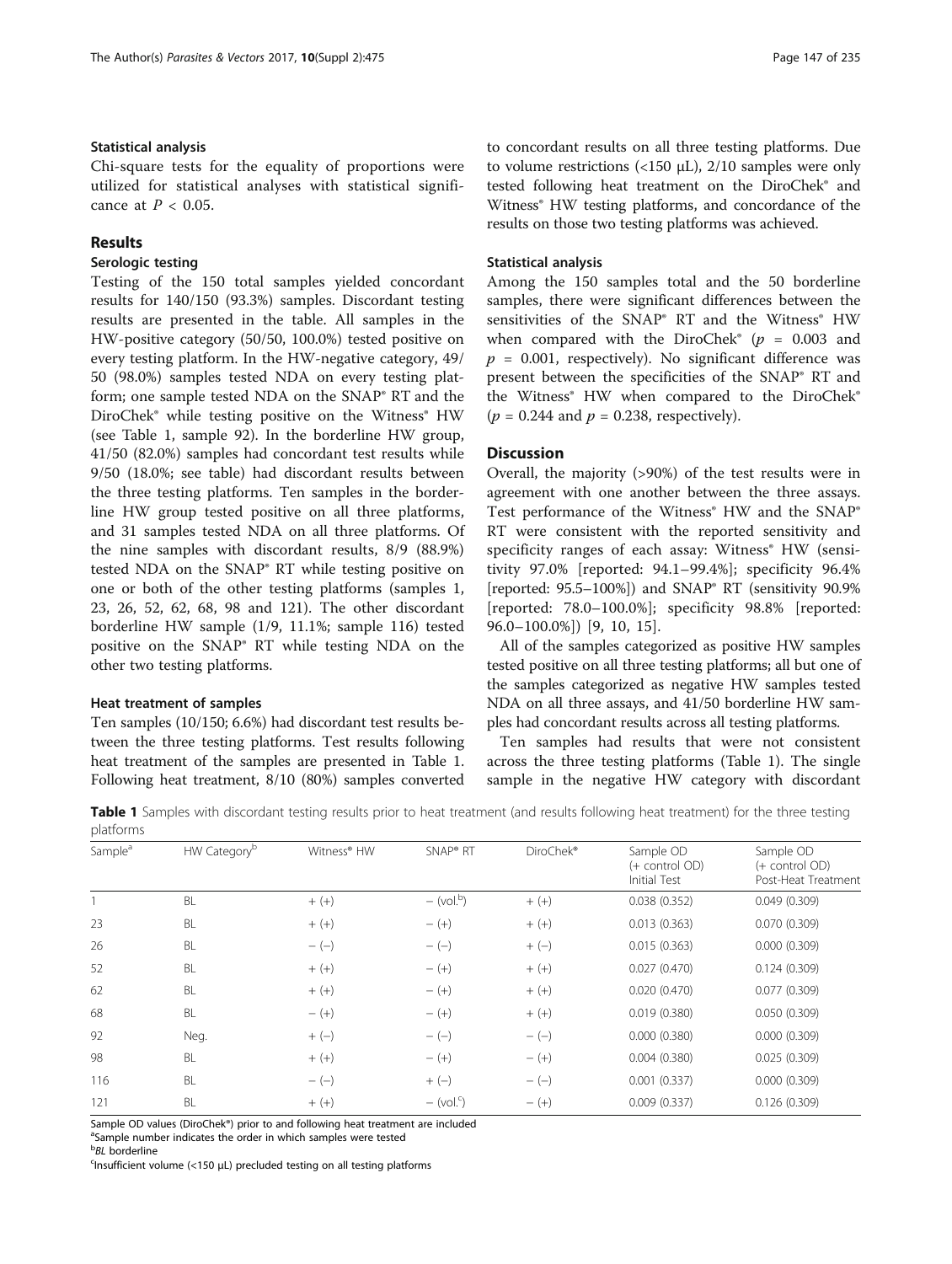results tested positive on the Witness® HW and NDA on both the SNAP® RT and the DiroChek® (sample 92). Heat treatment and retesting of that sample yielded NDA results on all three testing platforms. The postheating results taken together with the history of that dog (purpose-bred Class A beagle housed strictly indoors) would indicate that there was a false-positive result on the Witness® HW assay with this sample.

Of the nine discordant borderline HW samples, eight tested positive on one or two assays while testing NDA on the remaining assay(s) (samples 1, 23, 26, 52, 62, 68, 98 and 121); the NDA results on the assay(s) for these eight samples were presumed to be false-negative results based on the OD reading in conjunction with a positive visual result on at least one of the three testing platforms. Heat treatment of the eight samples with pursuant follow-up antigen testing was performed on all three assays for six samples (samples 23, 26, 52, 62, 68 and 98) and only on the Witness<sup>®</sup> HW and DiroChek<sup>®</sup> due to an insufficient amount of sample remaining following heat treatment on the two remaining samples (samples 1 and 121). The approximate volume of sample needed to run on the Witness<sup>®</sup> HW and the DiroChek<sup>®</sup> is one drop  $({\sim}50 \mu L)$  each, while the SNAP<sup>®</sup> RT requires three drops totaling approximately 150 μL.

In all eight samples, testing of the heat-treated sample resulted in concordant test results between the assays (Table [1](#page-2-0)). Six of the eight samples were confirmed to be positive by conversion of an initial NDA result on an assay to a positive result after the sample was heattreated (samples 23, 52, 62, 68, 98 and 121). One of the eight samples with insufficient postheating volume (sample 1) remained positive when tested postheating on the same assays with original positive results; insufficient volume precluded postheating testing on the SNAP® RT. The last of the eight samples (sample 26) tested NDA on all testing platforms following heat treatment. This sample was originally presumed to be testing false negative on the Witness® HW and SNAP® RT, as it tested positive on the DiroChek® and had a positive OD value; test results following heat treatment suggest a probable false-positive test result on the initial DiroChek® reading for that sample.

The last discordant borderline HW sample was presumed to be testing false positive on the SNAP® RT as the initial results of the other two assays were NDA and the OD reading was almost equal to that of the negative control (sample 116). Following heat treatment, NDA results were obtained on all three testing platforms suggesting that the initial SNAP® RT test result was a false positive.

False-positive test results do occur rarely with these commercially available heartworm antigen assays as no assay is 100% specific in all situations [\[9](#page-4-0), [10, 15](#page-4-0)]. There is evidence in the literature that infection with other parasites, such as Spirocerca lupi and Angiostrongylus vasorum, may induce a false-positive heartworm antigen test result on several of the commercially available test platforms as well [\[7](#page-4-0), [8](#page-4-0)].

False-negative test results are more common than false positives as there are several situations that may cause an animal to test NDA while actually harboring D. immitis worms: low worm numbers, male-only infection, presence of immature worms, inappropriate handling or use of an assay, and/or presence of immune complexes.

In the past couple of years, there have been several publications in the peer-reviewed literature discussing the use of heat treatment to enhance the detection of antigen present in certain samples; however, routine heating of samples is not recommended by the American Heartworm Society as that testing strategy is not included in the label instructions for the assays, and it could interfere with detection of other agents when tested on the combination tests [[5](#page-4-0), [11](#page-4-0)–[14\]](#page-4-0). Heat treatment of samples should only be considered in animals for which there is a strong clinical suspicion of heartworm infection (eg, history of absent or noncompliant use of preventives, radiographic or echocardiographic changes consistent with heartworm infection, or presence of microfilaria) [\[14](#page-4-0)].

## Conclusions

All three of the commercially available heartworm antigen detection assays utilized in this study were easy to use and performed well for the majority of the samples, with consistent results obtained between the three assays. Each assay appeared to have at least one false-positive and one false-negative result. Statistically significant differences were detected when comparing the sensitivities of the SNAP® RT and the Witness® HW to the Dirochek® among the 150 total samples ( $p = 0.003$ ) and specifically with the 50 "borderline" samples ( $p = 0.001$ ). In this study, the sensitivity of the Witness<sup>®</sup> HW was higher than the sensitivity of the SNAP® RT when compared with the DiroChek® test results prior to heat treatment of samples. Additionally, use of heat treatment in the samples with discordant results appeared to increase the sensitivity of detection of antigen on the assay(s) that initially had an NDA test result. The OD values in antigen-positive samples also increased following heat treatment of the samples.

#### Abbreviations

BL: Borderline; HW: Heartworm; NDA: No detectable antigen; OD: Optical density

#### Acknowledgements

The authors would like to thank Tracey Land for technical support.

#### Funding

Funding for this work was provided through internal parasitology funds at Auburn University. The article's publication fee was funded by the American Heartworm Society.